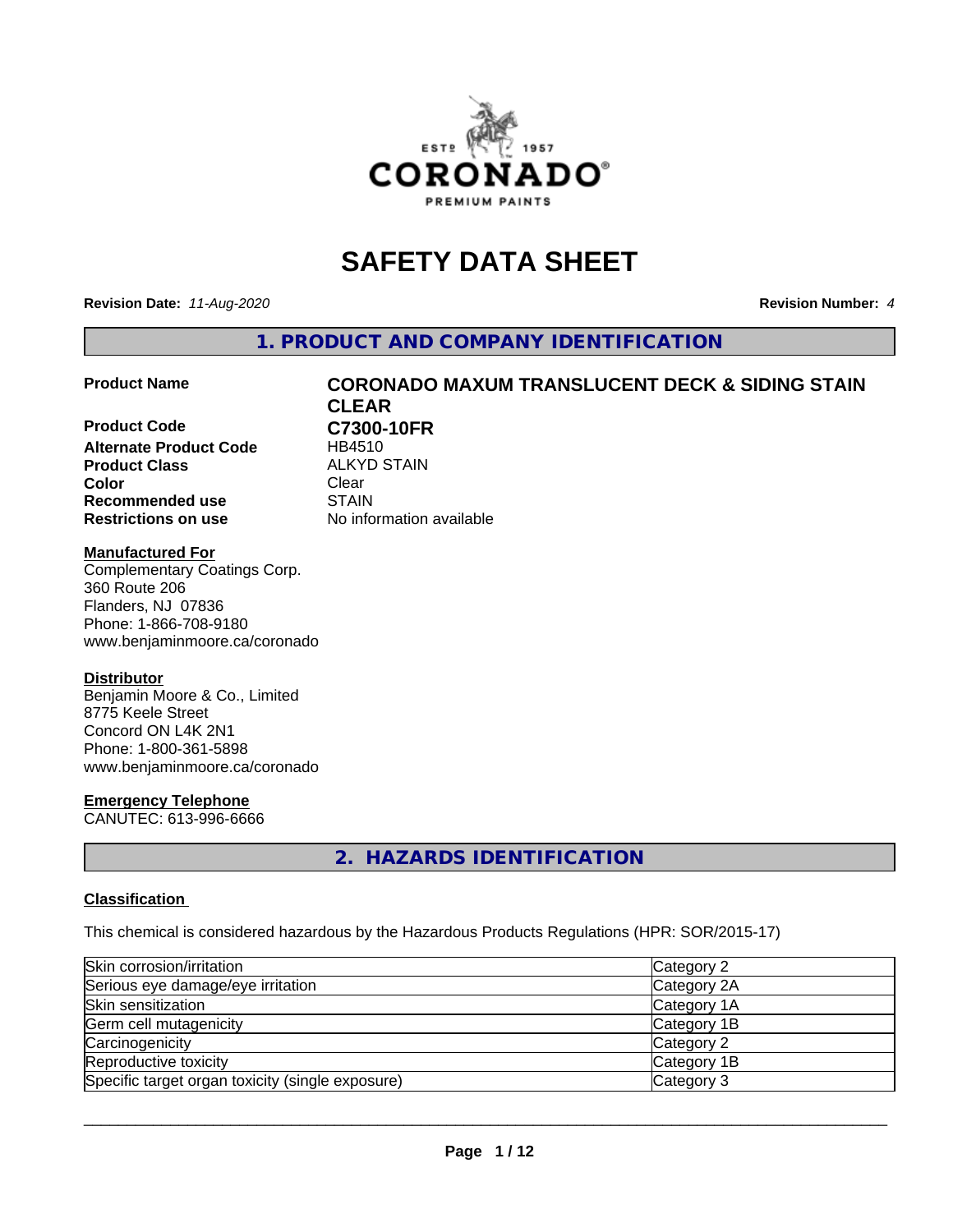# \_\_\_\_\_\_\_\_\_\_\_\_\_\_\_\_\_\_\_\_\_\_\_\_\_\_\_\_\_\_\_\_\_\_\_\_\_\_\_\_\_\_\_\_\_\_\_\_\_\_\_\_\_\_\_\_\_\_\_\_\_\_\_\_\_\_\_\_\_\_\_\_\_\_\_\_\_\_\_\_\_\_\_\_\_\_\_\_\_\_\_\_\_ **C7300-10FR** - **CORONADO MAXUM TRANSLUCENT DECK & SIDING STAIN CLEAR**

| Specific target organ toxicity (repeated exposure) | Category        |  |
|----------------------------------------------------|-----------------|--|
| Aspiration toxicity                                | Category        |  |
| Flammable liquids                                  | Category 3      |  |
| Physical hazard not otherwise classified           | <b>Category</b> |  |

# **Label elements**

# **Danger**

# **Hazard statements**

Causes skin irritation Causes serious eye irritation May cause an allergic skin reaction May cause genetic defects Suspected of causing cancer May damage fertility or the unborn child May cause respiratory irritation Causes damage to organs through prolonged or repeated exposure May be fatal if swallowed and enters airways Flammable liquid and vapor Risk of spontaneous combustion



# **Appearance** liquid **Odor** solvent

# **Precautionary Statements - Prevention**

Obtain special instructions before use Do not handle until all safety precautions have been read and understood Use personal protective equipment as required Wash face, hands and any exposed skin thoroughly after handling Contaminated work clothing should not be allowed out of the workplace Do not breathe dust/fume/gas/mist/vapors/spray Do not eat, drink or smoke when using this product Use only outdoors or in a well-ventilated area Keep away from heat, hot surfaces, sparks, open flames and other ignition sources. No smoking Keep container tightly closed Ground/bond container and receiving equipment Use explosion-proof electrical/ventilating/lighting/equipment Use only non-sparking tools Take precautionary measures against static discharge Keep cool Wear protective gloves/protective clothing/eye protection/face protection Immediately after use, place rags, steel wool or waste used with this product in a sealed water-filled metal container or lay flat to dry.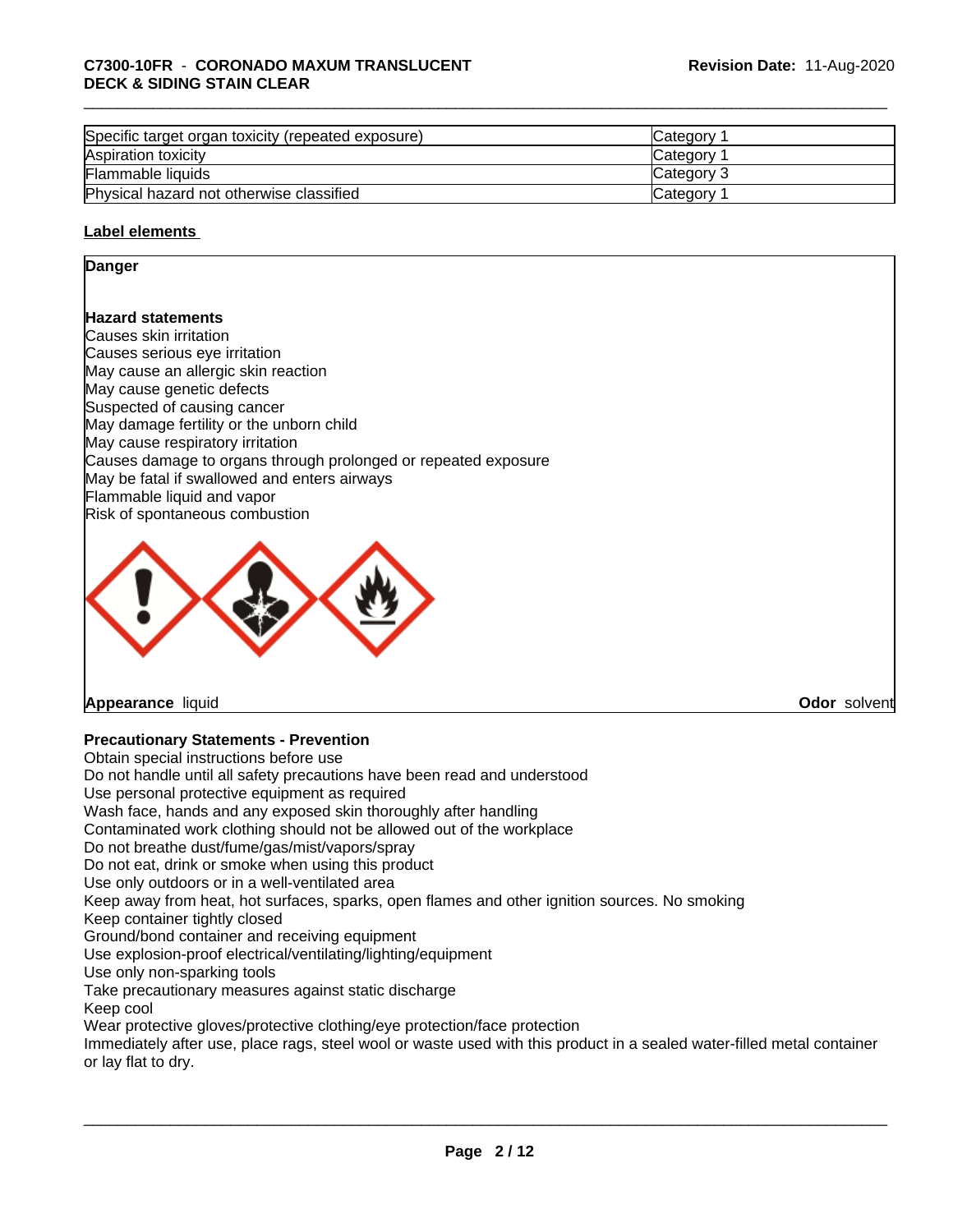# **Precautionary Statements - Response**

IF exposed or concerned: Get medical advice/attention

# **Eyes**

IF IN EYES: Rinse cautiously with water forseveral minutes. Remove contact lenses, if present and easy to do. Continue rinsing

If eye irritation persists: Get medical advice/attention

# **Skin**

If skin irritation or rash occurs: Get medical advice/attention

IF ON SKIN (or hair): Remove/Take off immediately all contaminated clothing. Rinse skin with water/shower

Wash contaminated clothing before reuse

# **Inhalation**

IF INHALED: Remove victim to fresh air and keep at rest in a position comfortable for breathing

# **Ingestion**

IF SWALLOWED: Immediately call a POISON CENTER or doctor/physician Do NOT induce vomiting **Fire**

In case of fire: Use CO2, dry chemical, or foam for extinction

# **Precautionary Statements - Storage**

Store locked up Store in a well-ventilated place. Keep container tightly closed

# **Precautionary Statements - Disposal**

Dispose of contents/container to an approved waste disposal plant

Materials such as rags used with this product may begin to burn by themselves. After use, put rags in water or lay flat to dry, then discard.

# **Other information**

No information available

# **3. COMPOSITION INFORMATION ON COMPONENTS**

| <b>Chemical name</b>                          | CAS No.        | Weight-%      | <b>Hazardous Material</b><br>registry number<br>(HMIRA registry #) | Date HMIRA filed and<br>Information Review Act date exemption granted<br>(if applicable) |
|-----------------------------------------------|----------------|---------------|--------------------------------------------------------------------|------------------------------------------------------------------------------------------|
| 4-Chlorobenzotrifluoride                      | 98-56-6        | $10 - 30%$    |                                                                    |                                                                                          |
| Distillates, petroleum,<br>hydrotreated light | 64742-47-8     | $7 - 13%$     |                                                                    |                                                                                          |
| Stoddard solvent                              | 8052-41-3      | - 5%          |                                                                    |                                                                                          |
| Silica amorphous                              | 7631-86-9      | $-5%$         |                                                                    |                                                                                          |
| Nepheline syenite                             | 37244-96-5     | - 5%          |                                                                    |                                                                                          |
| Zinc borate hydrate                           | 138265-88-0    | $-5%$         |                                                                    |                                                                                          |
| Carbamic acid.                                | 10605-21-7     | $0.1 - 0.25%$ |                                                                    |                                                                                          |
| 1H-benzimidazol-2-yl-, methyl<br>ester        |                |               |                                                                    |                                                                                          |
| Ethyl benzene                                 | $100 - 41 - 4$ | $0.1 - 0.25%$ |                                                                    |                                                                                          |
| Cobalt bis(2-ethylhexanoate)                  | 136-52-7       | $0.1 - 0.25%$ |                                                                    |                                                                                          |
| Methyl ethyl ketoxime                         | 96-29-7        | $0.1 - 0.25%$ |                                                                    |                                                                                          |

# **Confidential Business Information note**

\*The exact percentage (concentration) of composition has been withheld as a trade secret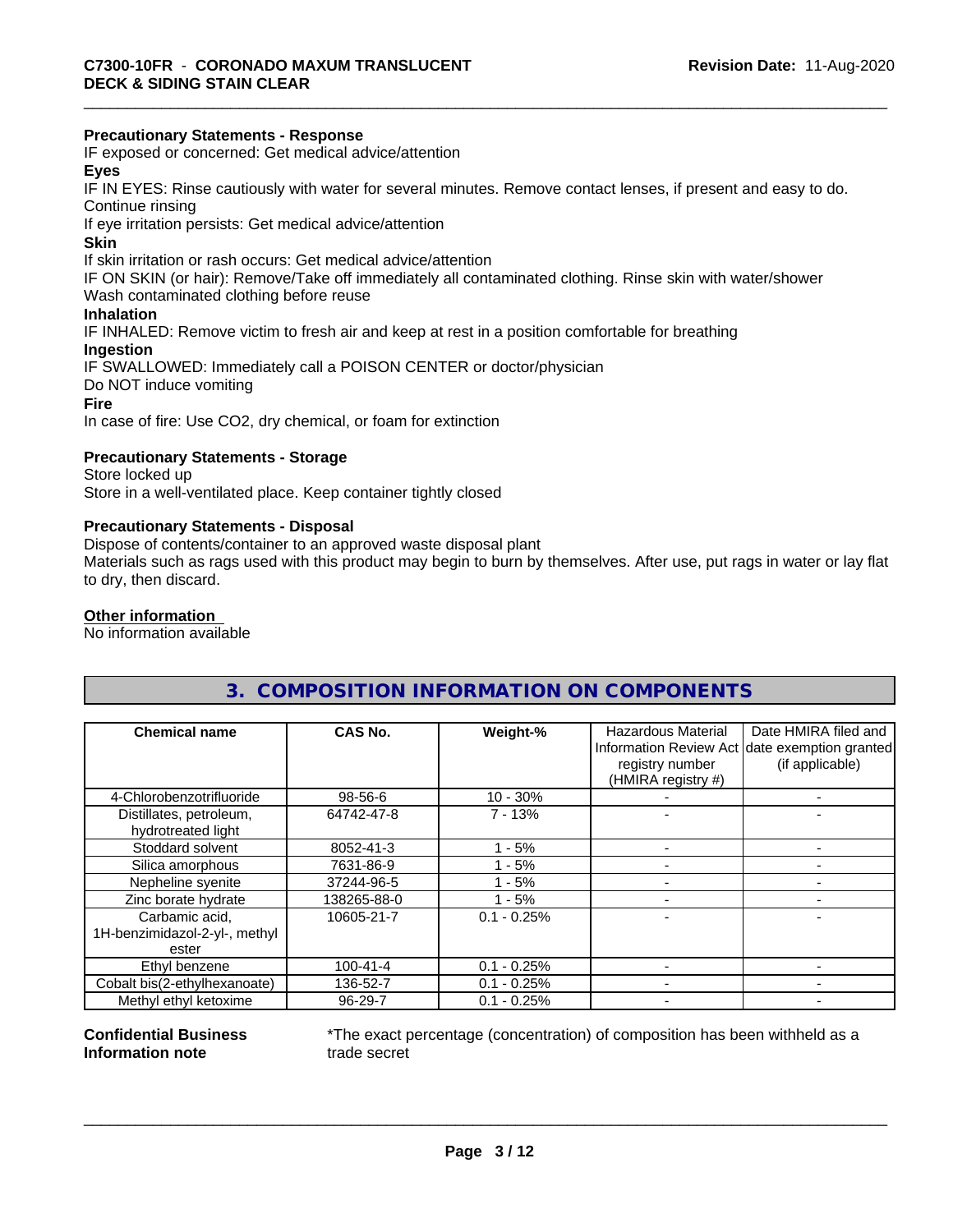**The Committee of the Committee** 

| 4. FIRST AID MEASURES                                                                                                                                                                                                                  |
|----------------------------------------------------------------------------------------------------------------------------------------------------------------------------------------------------------------------------------------|
| If symptoms persist, call a physician. Show this safety data<br>sheet to the doctor in attendance.                                                                                                                                     |
| Immediately flush with plenty of water. After initial flushing,<br>remove any contact lenses and continue flushing for at<br>least 15 minutes. Keep eye wide open while rinsing. If<br>symptoms persist, call a physician.             |
| Wash off immediately with soap and plenty of water while<br>removing all contaminated clothes and shoes. If skin<br>irritation persists, call a physician. Wash clothing before<br>reuse. Destroy contaminated articles such as shoes. |
| Move to fresh air. If symptoms persist, call a physician.<br>If not breathing, give artificial respiration. Call a physician<br>immediately.                                                                                           |
| Clean mouth with water and afterwards drink plenty of<br>water. Do not induce vomiting without medical advice.<br>Never give anything by mouth to an unconscious person.<br>Consult a physician.                                       |
| Use personal protective equipment.                                                                                                                                                                                                     |
| May cause allergic skin reaction.                                                                                                                                                                                                      |
| Treat symptomatically.                                                                                                                                                                                                                 |
|                                                                                                                                                                                                                                        |

**5. FIRE-FIGHTING MEASURES** 

| As in any fire, wear self-contained breathing apparatus<br>Protective equipment and precautions for firefighters<br>pressure-demand, MSHA/NIOSH (approved or equivalent)<br>and full protective gear.<br>Combustible material. Closed containers may rupture if<br>exposed to fire or extreme heat. Keep product and empty<br>container away from heat and sources of ignition. Thermal<br>decomposition can lead to release of irritating gases and<br>vapors.<br>No.<br>Sensitivity to mechanical impact<br>Yes<br>Sensitivity to static discharge<br><b>Flash Point Data</b><br>107<br>Flash point (°F)<br>Flash Point (°C)<br>42 | <b>Suitable Extinguishing Media</b> | Foam, dry powder or water. Use extinguishing measures<br>that are appropriate to local circumstances and the<br>surrounding environment. |
|--------------------------------------------------------------------------------------------------------------------------------------------------------------------------------------------------------------------------------------------------------------------------------------------------------------------------------------------------------------------------------------------------------------------------------------------------------------------------------------------------------------------------------------------------------------------------------------------------------------------------------------|-------------------------------------|------------------------------------------------------------------------------------------------------------------------------------------|
| <b>Specific Hazards Arising From The Chemical</b>                                                                                                                                                                                                                                                                                                                                                                                                                                                                                                                                                                                    |                                     |                                                                                                                                          |
|                                                                                                                                                                                                                                                                                                                                                                                                                                                                                                                                                                                                                                      |                                     |                                                                                                                                          |
|                                                                                                                                                                                                                                                                                                                                                                                                                                                                                                                                                                                                                                      |                                     |                                                                                                                                          |
|                                                                                                                                                                                                                                                                                                                                                                                                                                                                                                                                                                                                                                      |                                     |                                                                                                                                          |
|                                                                                                                                                                                                                                                                                                                                                                                                                                                                                                                                                                                                                                      |                                     |                                                                                                                                          |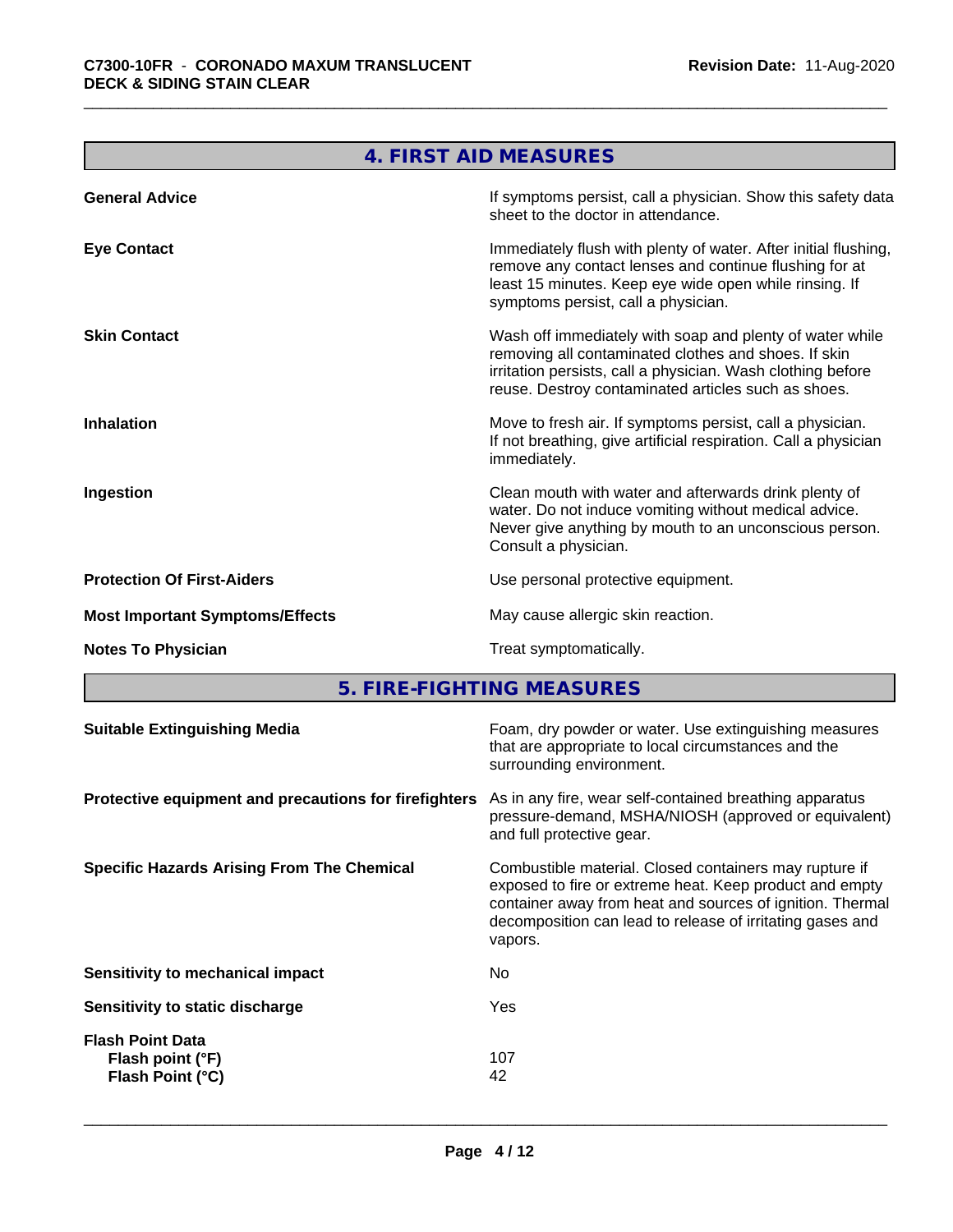# \_\_\_\_\_\_\_\_\_\_\_\_\_\_\_\_\_\_\_\_\_\_\_\_\_\_\_\_\_\_\_\_\_\_\_\_\_\_\_\_\_\_\_\_\_\_\_\_\_\_\_\_\_\_\_\_\_\_\_\_\_\_\_\_\_\_\_\_\_\_\_\_\_\_\_\_\_\_\_\_\_\_\_\_\_\_\_\_\_\_\_\_\_ **C7300-10FR** - **CORONADO MAXUM TRANSLUCENT DECK & SIDING STAIN CLEAR**

| Method             |                                                               |                        | <b>PMCC</b>                    |                                |
|--------------------|---------------------------------------------------------------|------------------------|--------------------------------|--------------------------------|
|                    | <b>Flammability Limits In Air</b>                             |                        |                                |                                |
|                    | Lower flammability limit:<br><b>Upper flammability limit:</b> |                        | Not available<br>Not available |                                |
| <b>NFPA</b>        | Health: 2                                                     | <b>Flammability: 2</b> | <b>Instability: 0</b>          | <b>Special: Not Applicable</b> |
| <b>NFPA Legend</b> |                                                               |                        |                                |                                |

- 0 Not Hazardous
- 1 Slightly
- 2 Moderate
- 3 High
- 
- 4 Severe

*The ratings assigned are only suggested ratings, the contractor/employer has ultimate responsibilities for NFPA ratings where this system is used.*

*Additional information regarding the NFPA rating system is available from the National Fire Protection Agency (NFPA) at www.nfpa.org.*

**6. ACCIDENTAL RELEASE MEASURES**

| Use personal protective equipment. Remove all sources of<br>ignition.                                                                                                                                                                                                                                            |
|------------------------------------------------------------------------------------------------------------------------------------------------------------------------------------------------------------------------------------------------------------------------------------------------------------------|
| Prevent further leakage or spillage if safe to do so. Do not<br>allow material to contaminate ground water system.<br>Prevent product from entering drains. Do not flush into<br>surface water or sanitary sewer system. Local authorities<br>should be advised if significant spillages cannot be<br>contained. |
| See Section 12 for additional Ecological Information.                                                                                                                                                                                                                                                            |
| Dam up. Soak up with inert absorbent material. Pick up<br>and transfer to properly labeled containers. Clean<br>contaminated surface thoroughly.                                                                                                                                                                 |
|                                                                                                                                                                                                                                                                                                                  |

**7. HANDLING AND STORAGE**

| <b>Handling</b> | Use only in area provided with appropriate exhaust<br>ventilation. Do not breathe vapors or spray mist. Wear<br>personal protective equipment. Take precautionary<br>measures against static discharges. To avoid ignition of<br>vapors by static electricity discharge, all metal parts of the<br>equipment must be grounded. Keep away from open<br>flames, hot surfaces and sources of ignition. |
|-----------------|-----------------------------------------------------------------------------------------------------------------------------------------------------------------------------------------------------------------------------------------------------------------------------------------------------------------------------------------------------------------------------------------------------|
| <b>Storage</b>  | Keep containers tightly closed in a dry, cool and<br>well-ventilated place. Keep away from heat. Keep away<br>from open flames, hot surfaces and sources of ignition.<br>Keep in properly labeled containers. Keep out of the reach<br>of children.                                                                                                                                                 |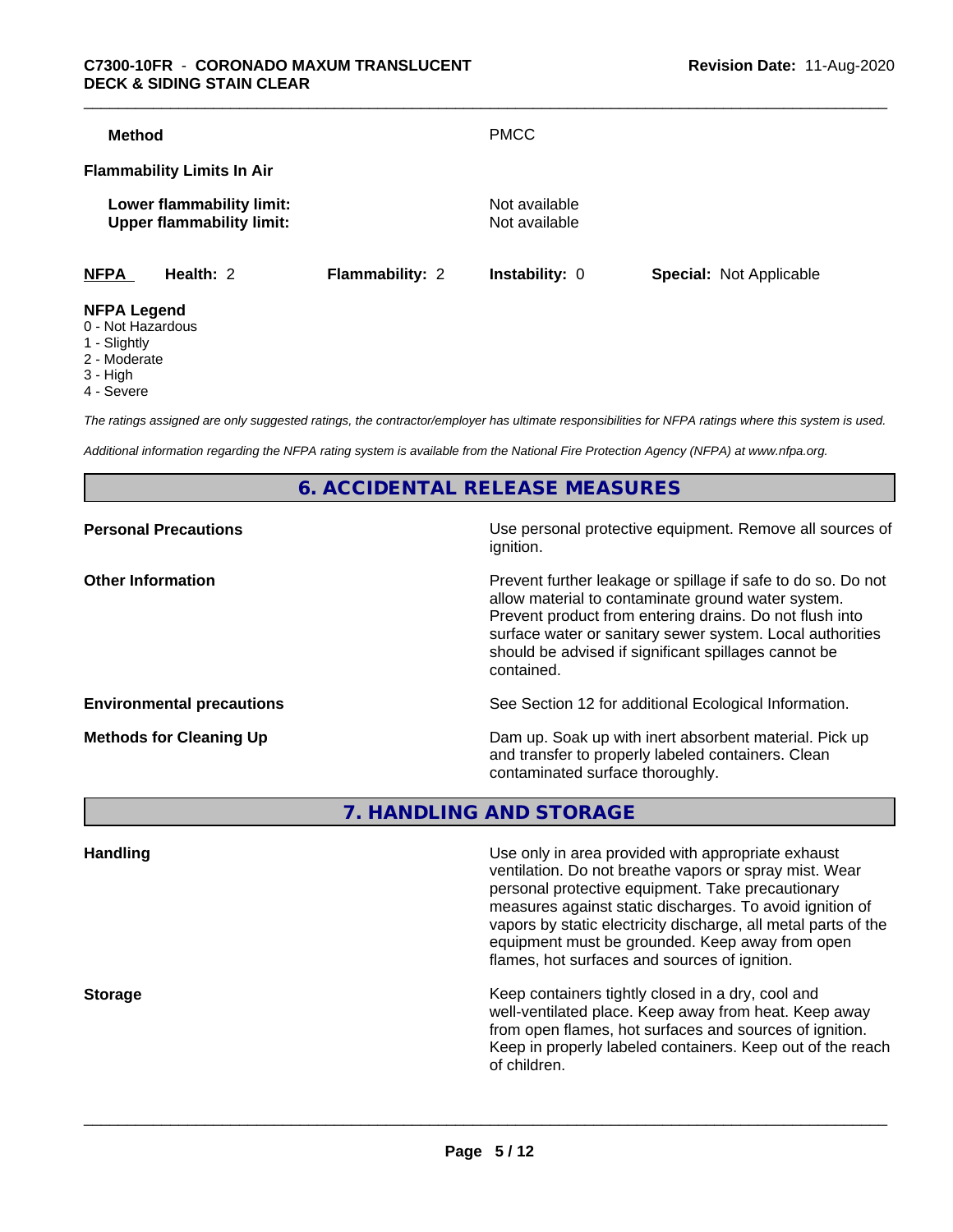**DANGER** - Rags, steel wool or waste soaked with this product may spontaneously catch fire if improperly discarded. Immediately after use, place rags, steel wool or waste in a sealed water-filled metal container.

**Incompatible Materials Incompatible with strong acids and bases and strong** oxidizing agents.

# **8. EXPOSURE CONTROLS/PERSONAL PROTECTION**

# **Exposure Limits**

| <b>Chemical name</b>                          | <b>ACGIH TLV</b>    | <b>Alberta</b>                                                                          | <b>British Columbia</b>                                                                 | <b>Ontario</b>                | Quebec                                                                                               |
|-----------------------------------------------|---------------------|-----------------------------------------------------------------------------------------|-----------------------------------------------------------------------------------------|-------------------------------|------------------------------------------------------------------------------------------------------|
| 4-Chlorobenzotrifluoride                      | TWA: 2.5 mg/m $3$ F | $2.5$ mg/m <sup>3</sup> - TWA                                                           | $2.5 \text{ mg/m}^3$ - TWA                                                              | $2.5$ mg/m <sup>3</sup> - TWA | $2.5 \text{ mg/m}^3$ - TWAEV                                                                         |
| Distillates, petroleum,<br>hydrotreated light | N/E                 | N/E                                                                                     | $200 \text{ mg/m}^3$ - TWA<br>Skin absorption can<br>contribute to overall<br>exposure. | N/E                           | N/E                                                                                                  |
| Stoddard solvent                              | TWA: 100 ppm        | 100 ppm - TWA<br>$572$ mg/m <sup>3</sup> - TWA                                          | 290 mg/m $3$ - TWA<br>580 mg/m $3 -$ STEL                                               | $525$ mg/m <sup>3</sup> - TWA | 100 ppm - TWAEV<br>$525$ mg/m <sup>3</sup> - TWAEV                                                   |
| Nepheline syenite                             | N/E                 | N/E                                                                                     | N/E                                                                                     | 10 mg/m $3$ - TWA             | N/E                                                                                                  |
| Ethyl benzene                                 | TWA: 20 ppm         | 100 ppm - TWA<br>434 mg/m $3$ - TWA<br>125 ppm - STEL<br>$543$ mg/m <sup>3</sup> - STEL | 20 ppm - TWA                                                                            | 20 ppm - TWA                  | 100 ppm - TWAEV<br>434 mg/m <sup>3</sup> - TWAEV<br>125 ppm - STEV<br>$543$ mg/m <sup>3</sup> - STEV |

### **Legend**

ACGIH - American Conference of Governmental Industrial Hygienists Alberta - Alberta Occupational Exposure Limits British Columbia - British Columbia Occupational Exposure Limits Ontario - Ontario Occupational Exposure Limits Quebec - Quebec Occupational Exposure Limits N/E - Not established

# **Personal Protective Equipment**

**Engineering Measures Ensure** Ensure adequate ventilation, especially in confined areas.

**Eye/Face Protection** Safety glasses with side-shields. If splashes are likely to occur, wear: Tightly fitting safety goggles **Skin Protection Skin Protection Skin Protective gloves.** Long sleeved clothing. Protective gloves. **Respiratory Protection Number 1** (Use only with adequate ventilation. In operations where exposure limits are exceeded, use a NIOSH approved respirator that has been selected by a technically qualified person for the specific work conditions. When spraying the product or applying in confined areas, wear a NIOSH approved respirator specified for paint spray or organic vapors.

**Hygiene Measures Avoid contact with skin, eyes and clothing. Remove and Avoid contact with skin, eyes and clothing. Remove and** wash contaminated clothing before re-use. Wash thoroughly after handling. When using do not eat, drink or smoke.

# **9. PHYSICAL AND CHEMICAL PROPERTIES**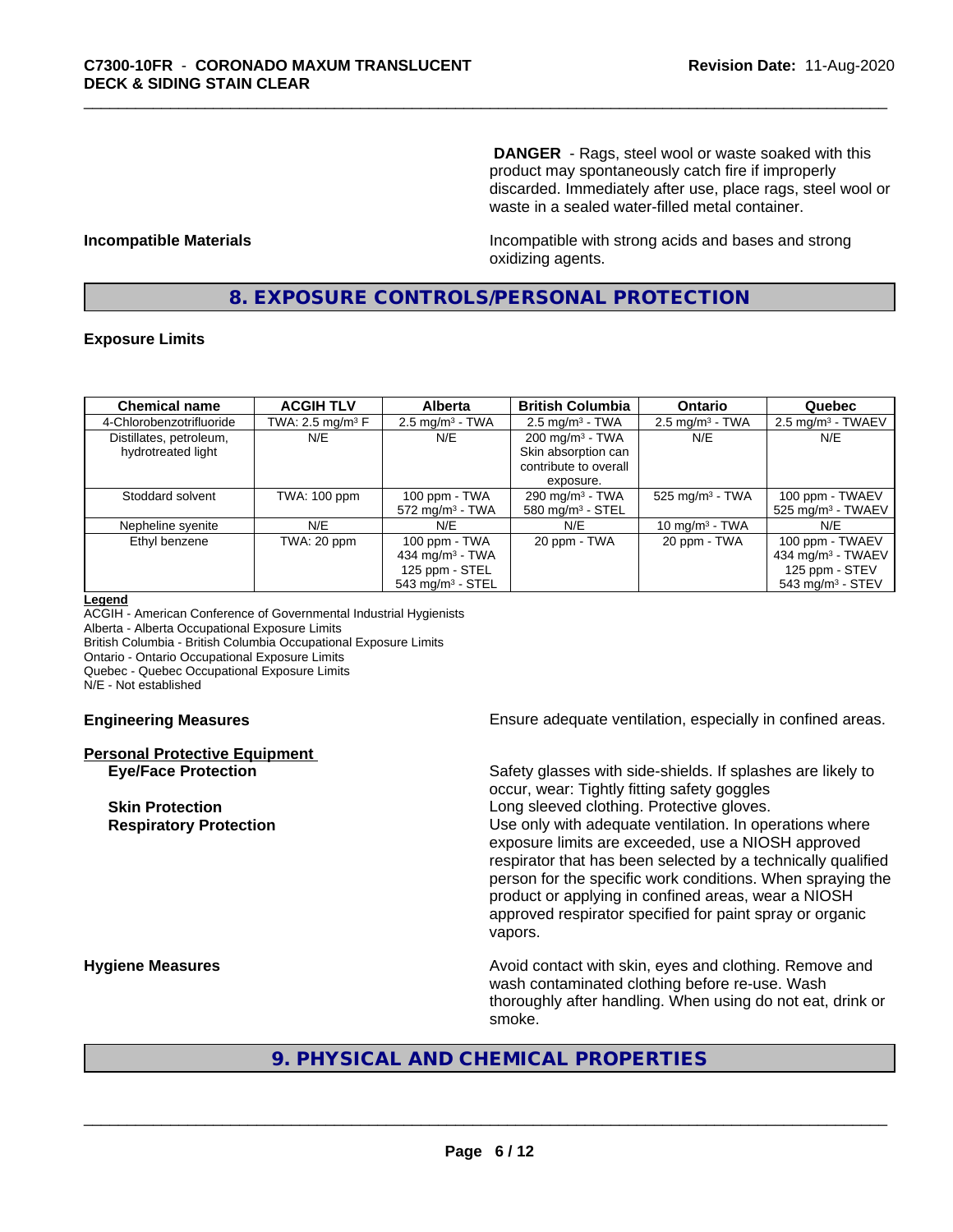**Appearance** liquid and **a liquid liquid liquid** by the liquid liquid liquid solvent **Odor** solvent **Odor Threshold** No information available **Density (lbs/gal)** 9.15 - 9.25 **Specific Gravity** 1.10 - 1.12<br> **pH** No informa **pH**<br>
Viscosity (cps) The Contract of the Contract of No information available<br>
No information available **Solubility(ies)** No information available **Water solubility** No information available **Evaporation Rate No information available No information available Vapor pressure** No information available **Vapor density No information available No** information available **Wt. % Solids** 55 - 65<br> **Vol. % Solids** 50 - 60 **Vol. % Solids** 50 - 60 **Wt. % Volatiles Vol. % Volatiles** 40 - 50 **VOC Regulatory Limit (g/L)** <250 **Boiling Point (°F)** 279 **Boiling Point (°C)** 137<br> **Preezing point (°F)** No interval 137 **Freezing Point (°C)** and **COV** No information available **Flash point (°F)** 107 **Flash Point (°C)** 42 **Method** PMCC **Flammability (solid, gas)**<br> **Upper flammability limit:**<br>
Upper flammability limit:<br>  $\begin{array}{ccc}\n\bullet & \bullet & \bullet \\
\bullet & \bullet & \bullet\n\end{array}$ **Upper flammability limit:**<br> **Lower flammability limit:**<br>
Not applicable<br>
Not applicable **Lower flammability limit:**<br> **Autoianition Temperature (°F)** Not applicable Not applicable not a Not applicable **Autoignition Temperature (°F) Autoignition Temperature (°C)** No information available **Decomposition Temperature (°F)** No information available **Decomposition Temperature (°C)** No information available **Partition coefficient** No information available

**Viscosity (cps)** No information available **No information available** 

**10. STABILITY AND REACTIVITY**

| <b>Reactivity</b>                       | Not Applicable                                                                           |
|-----------------------------------------|------------------------------------------------------------------------------------------|
| <b>Chemical Stability</b>               | Stable under normal conditions. Hazardous polymerisation<br>does not occur.              |
| <b>Conditions to avoid</b>              | Keep away from open flames, hot surfaces, static<br>electricity and sources of ignition. |
| <b>Incompatible Materials</b>           | Incompatible with strong acids and bases and strong<br>oxidizing agents.                 |
| <b>Hazardous Decomposition Products</b> | Thermal decomposition can lead to release of irritating<br>gases and vapors.             |
| Possibility of hazardous reactions      | None under normal conditions of use.                                                     |

# **11. TOXICOLOGICAL INFORMATION**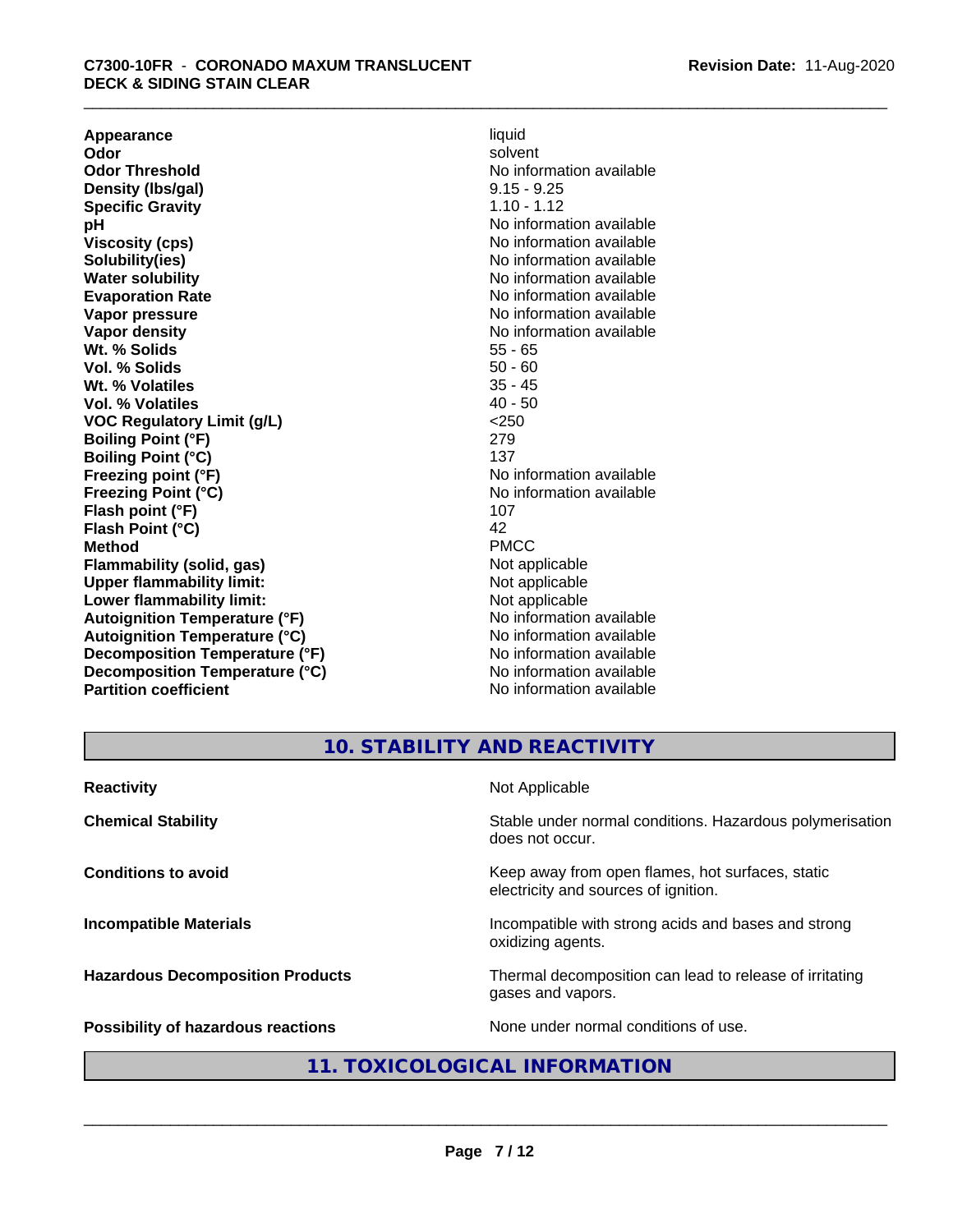# **Product Information Information on likely routes of exposure Principal Routes of Exposure Exposure** Eye contact, skin contact and inhalation. **Acute Toxicity Product Information Repeated or prolonged exposure to organic solvents may** lead to permanent brain and nervous system damage. Intentional misuse by deliberately concentrating and inhaling vapors may be harmful or fatal. **Symptoms related to the physical,chemical and toxicological characteristics Symptoms** No information available **Delayed and immediate effects as well as chronic effects from short and long-term exposure Eye contact Exercise Exercise 2** Contact with eyes may cause irritation.<br> **Skin contact Contact Contact Contact Contact** May cause skin irritation and/or dermation May cause skin irritation and/or dermatitis. Prolonged skin contact may defat the skin and produce dermatitis. **Inhalation Inhalation Inhalation Example 2 High vapor** / aerosol concentrations are irritating to the eyes, nose, throat and lungs and may cause headaches, dizziness, drowsiness, unconsciousness, and other central nervous system effects. **Ingestion Ingestion Ingestion** may cause irritation to mucous membranes. Small amounts of this product aspirated into the respiratory system during ingestion or vomiting may cause mild to severe pulmonary injury, possibly progressing to death. **Sensitization** May cause an allergic skin reaction. **Neurological Effects** Noinformation available. **Mutagenic Effects** Suspected of causing genetic defects. **Reproductive Effects** May damage fertility or the unborn child.<br> **Developmental Effects** Moinformation available. **Developmental Effects Target organ effects No information available.**<br> **STOT - single exposure No information available. STOT** - single exposure **STOT** - **repeated exposure 1988 COVER 12 Intervalsion available. Other adverse effects** No information available. Aspiration Hazard **May be harmful if swallowed and enters airways. Small** May be harmful if swallowed and enters airways. Small amounts of this product aspirated into the respiratory system during ingestion or vomiting may cause mild to severe pulmonary injury, possibly progressing to death.

# **Numerical measures of toxicity**

**The following values are calculated based on chapter 3.1 of the GHS document**

| <b>ATEmix (oral)</b>   | 21871 mg/kg |
|------------------------|-------------|
| <b>ATEmix (dermal)</b> | 5174 mg/kg  |

# **Component Information**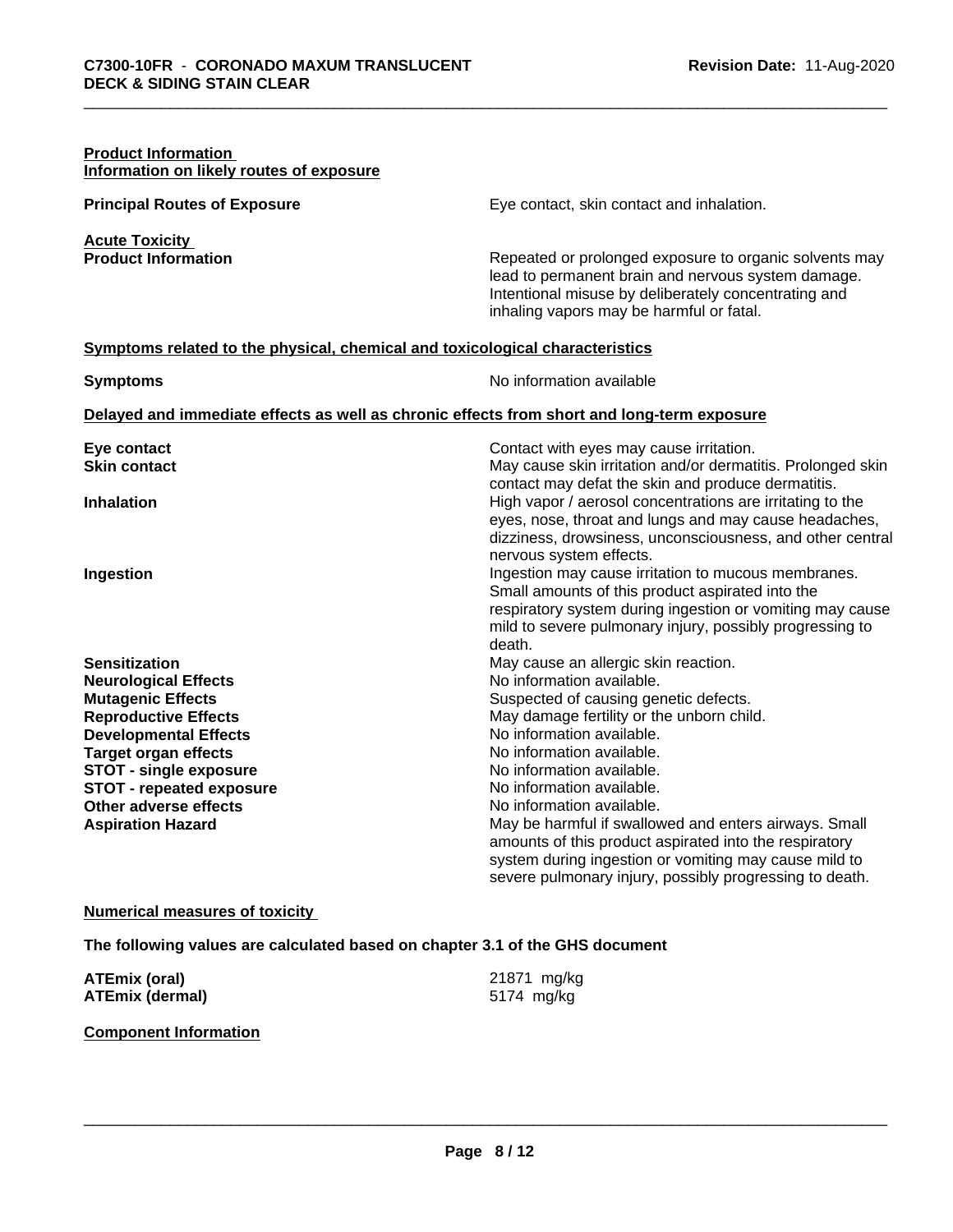# \_\_\_\_\_\_\_\_\_\_\_\_\_\_\_\_\_\_\_\_\_\_\_\_\_\_\_\_\_\_\_\_\_\_\_\_\_\_\_\_\_\_\_\_\_\_\_\_\_\_\_\_\_\_\_\_\_\_\_\_\_\_\_\_\_\_\_\_\_\_\_\_\_\_\_\_\_\_\_\_\_\_\_\_\_\_\_\_\_\_\_\_\_ **C7300-10FR** - **CORONADO MAXUM TRANSLUCENT DECK & SIDING STAIN CLEAR**

| Chemical name                                                       | Oral LD50                                    | Dermal LD50                                                    | <b>Inhalation LC50</b>  |
|---------------------------------------------------------------------|----------------------------------------------|----------------------------------------------------------------|-------------------------|
| 4-Chlorobenzotrifluoride<br>$98 - 56 - 6$                           | $= 13$ g/kg (Rat)                            | > 2 mL/kg (Rabbit)                                             | $= 33$ mg/L (Rat) 4 h   |
| Distillates, petroleum, hydrotreated<br>light<br>64742-47-8         | $>$ 5000 mg/kg (Rat)                         | $>$ 2000 mg/kg (Rabbit)                                        | $> 5.2$ mg/L (Rat) 4 h  |
| Silica amorphous<br>7631-86-9                                       | $= 7900$ mg/kg (Rat)                         | $>$ 2000 mg/kg (Rabbit)                                        | $> 2.2$ mg/L (Rat) 1 h  |
| Carbamic acid.<br>1H-benzimidazol-2-yl-, methyl ester<br>10605-21-7 | $>$ 5050 mg/kg (Rat)<br>$= 6400$ mg/kg (Rat) | > 10000 mg/kg (Rabbit) = 2 g/kg<br>$Rat$ = 8500 mg/kg (Rabbit) |                         |
| Ethyl benzene<br>$100 - 41 - 4$                                     | $=$ 3500 mg/kg (Rat)                         | $= 15400$ mg/kg (Rabbit)                                       | $= 17.4$ mg/L (Rat) 4 h |
| Cobalt bis(2-ethylhexanoate)<br>136-52-7                            |                                              | $>$ 5000 mg/kg (Rabbit)                                        | $> 10$ mg/L (Rat) 1 h   |
| Methyl ethyl ketoxime<br>$96 - 29 - 7$                              | $= 930$ mg/kg (Rat)                          | 1000 - 1800 mg/kg (Rabbit)                                     | $> 4.83$ mg/L (Rat) 4 h |

# **Chronic Toxicity**

# **Carcinogenicity**

*The information below indicateswhether each agency has listed any ingredient as a carcinogen:.*

| <b>Chemical name</b>         | <b>IARC</b>                    | <b>NTP</b>                   |
|------------------------------|--------------------------------|------------------------------|
|                              | 2B - Possible Human Carcinogen |                              |
| l Ethvl benzene              |                                |                              |
|                              | 2B - Possible Human Carcinogen | Reasonably Anticipated Human |
| Cobalt bis(2-ethylhexanoate) |                                | Carcinoɑen                   |

• Cobalt and cobalt compounds are listed as possible human carcinogens by IARC (2B). However, there is inadequate evidence of the carcinogenicity of cobalt and cobalt compounds in humans.

# **Legend**

IARC - International Agency for Research on Cancer NTP - National Toxicity Program

OSHA - Occupational Safety & Health Administration

**12. ECOLOGICAL INFORMATION**

# **Ecotoxicity Effects**

The environmental impact of this product has not been fully investigated.

# **Product Information**

# **Acute Toxicity to Fish**

No information available

# **Acute Toxicity to Aquatic Invertebrates**

No information available

# **Acute Toxicity to Aquatic Plants**

No information available

# **Persistence / Degradability**

No information available.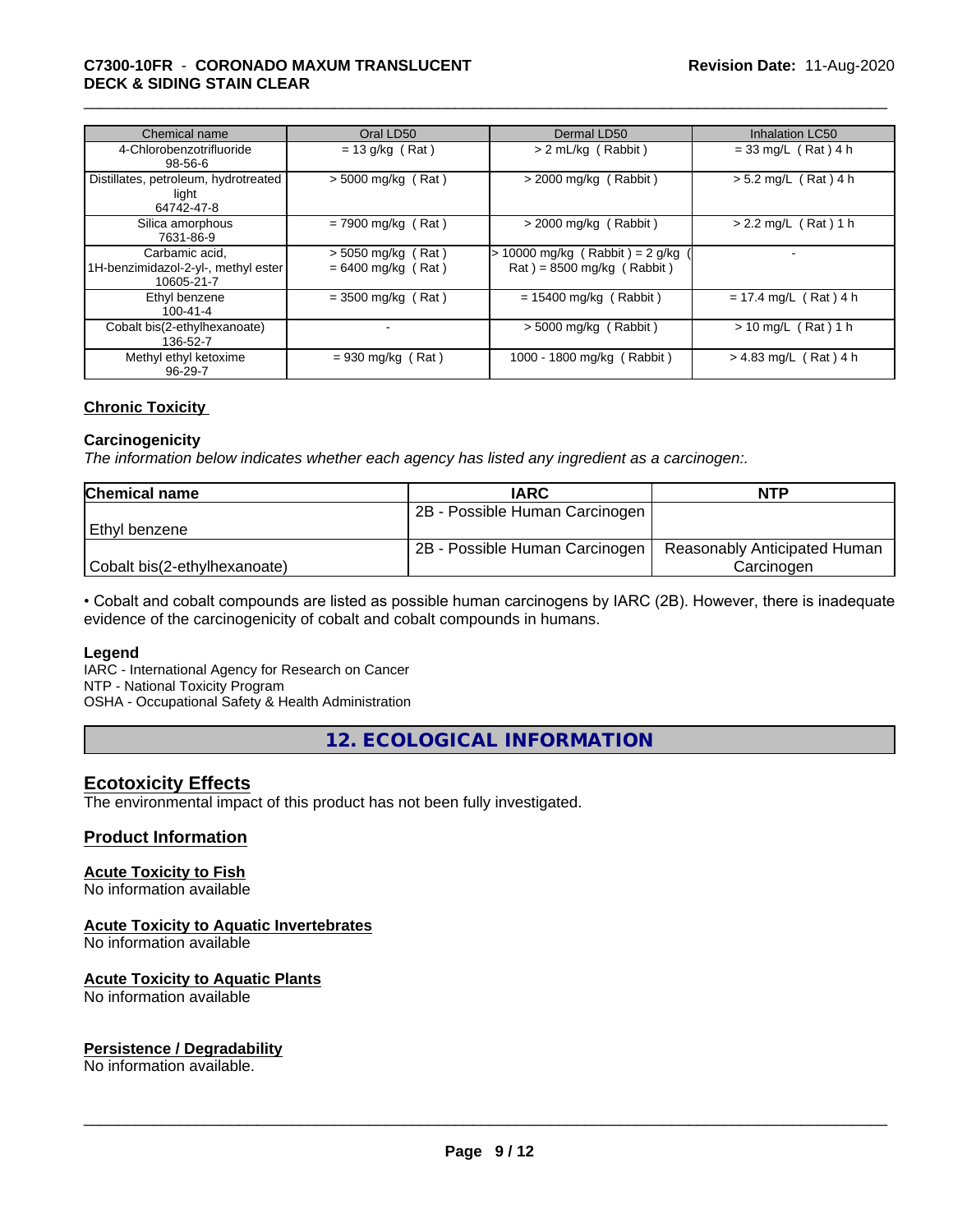# **Bioaccumulation**

There is no data for this product.

**Mobility in Environmental Media**

No information available.

# **Ozone**

No information available

# **Component Information**

# **Acute Toxicity to Fish**

Carbamic acid, 1H-benzimidazol-2-yl-, methyl ester LC50: 1.5 mg/L (Rainbow Trout - 96 hr.) Ethyl benzene LC50: 12.1 mg/L (Fathead Minnow - 96 hr.) Methyl ethyl ketoxime LC50: 48 mg/L (Bluegill sunfish - 96 hr.)

# **Acute Toxicity to Aquatic Invertebrates**

Carbamic acid, 1H-benzimidazol-2-yl-, methyl ester LC50: 0.22 mg/L (water flea - 48 hr.) Ethyl benzene EC50: 1.8 mg/L (Daphnia magna - 48 hr.) Methyl ethyl ketoxime EC50: 750 mg/L (Daphnia magna - 48 hr.)

# **Acute Toxicity to Aquatic Plants**

Ethyl benzene EC50: 4.6 mg/L (Green algae (Scenedesmus subspicatus), 72 hrs.)

|                                | 13. DISPOSAL CONSIDERATIONS                                                                                                                                                                                                           |
|--------------------------------|---------------------------------------------------------------------------------------------------------------------------------------------------------------------------------------------------------------------------------------|
| <b>Waste Disposal Method</b>   | Dispose of in accordance with federal, state, provincial, and local regulations.<br>Local requirements may vary, consult your sanitation department or<br>state-designated environmental protection agency for more disposal options. |
| <b>Empty Container Warning</b> | Emptied containers may retain product residue. Follow label warnings even after<br>container is emptied. Residual vapors may explode on ignition.                                                                                     |
|                                | 14. TRANSPORT INFORMATION                                                                                                                                                                                                             |

**TDG**<br>**Proper Shipping Name** PAINT **Proper Shipping Name**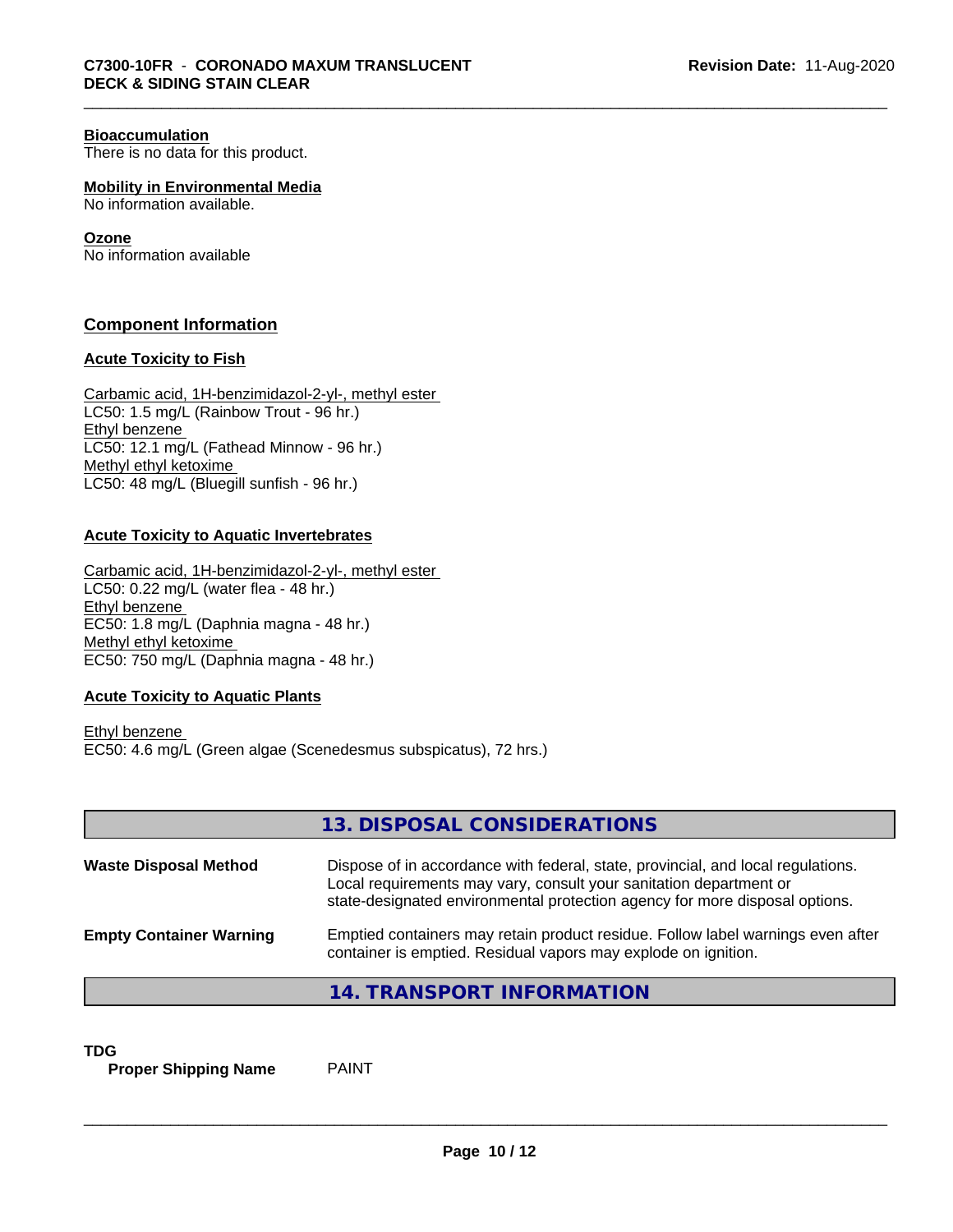| <b>Hazard class</b>  |                       |
|----------------------|-----------------------|
| UN-No.               | UN1263                |
| <b>Packing Group</b> |                       |
| <b>Description</b>   | UN1263, PAINT, 3, III |

In Canada, Class 3 flammable liquids may be reclassified as non-regulated for domestic ground transportation if they meet the requirements of TDG General Exemption SOR/2008-34.

| Contact the preparer for further information.<br>ICAO / IATA |  |
|--------------------------------------------------------------|--|
|--------------------------------------------------------------|--|

| <b>IMDG / IMO</b> | Contact the preparer for further information. |
|-------------------|-----------------------------------------------|
|-------------------|-----------------------------------------------|

# **15. REGULATORY INFORMATION**

# **International Inventories**

| <b>TSCA: United States</b> | Yes - All components are listed or exempt. |
|----------------------------|--------------------------------------------|
| <b>DSL: Canada</b>         | Yes - All components are listed or exempt. |

# **National Pollutant Release Inventory (NPRI)**

# **NPRI Parts 1- 4**

This product contains the following Parts 1-4 NPRI chemicals:

| <b>Chemical name</b> | CAS No.        | Weight-% | <b>NPRI Parts 1-4</b> |
|----------------------|----------------|----------|-----------------------|
| Ethyl benzene        | $100 - 41 - 4$ | $-0.25%$ | ∟isted                |

# **NPRI Part 5**

This product contains the following NPRI Part 5 Chemicals:

| Chemical name                        | CAS No.    | Weight-% | <b>NPRI Part 5</b> |
|--------------------------------------|------------|----------|--------------------|
| Distillates, petroleum, hydrotreated | 64742-47-8 | 13%      | Listed             |
| light                                |            |          |                    |
| Stoddard solvent                     | 8052-41-3  | - 5%     | Listed             |

# **WHMIS Regulatory Status**

This product has been classified in accordance with the hazard criteria of the Hazardous Products Regulations (HPR) and the SDS contains all the information required by the HPR.

| $HMIS -$                                                                                                                        | Health: $2^*$ | <b>Flammability: 2</b> | <b>Reactivity: 0</b> | PPE: - |  |
|---------------------------------------------------------------------------------------------------------------------------------|---------------|------------------------|----------------------|--------|--|
| <b>HMIS Legend</b><br>0 - Minimal Hazard<br>1 - Slight Hazard<br>2 - Moderate Hazard<br>3 - Serious Hazard<br>4 - Severe Hazard |               |                        |                      |        |  |
|                                                                                                                                 |               |                        |                      |        |  |